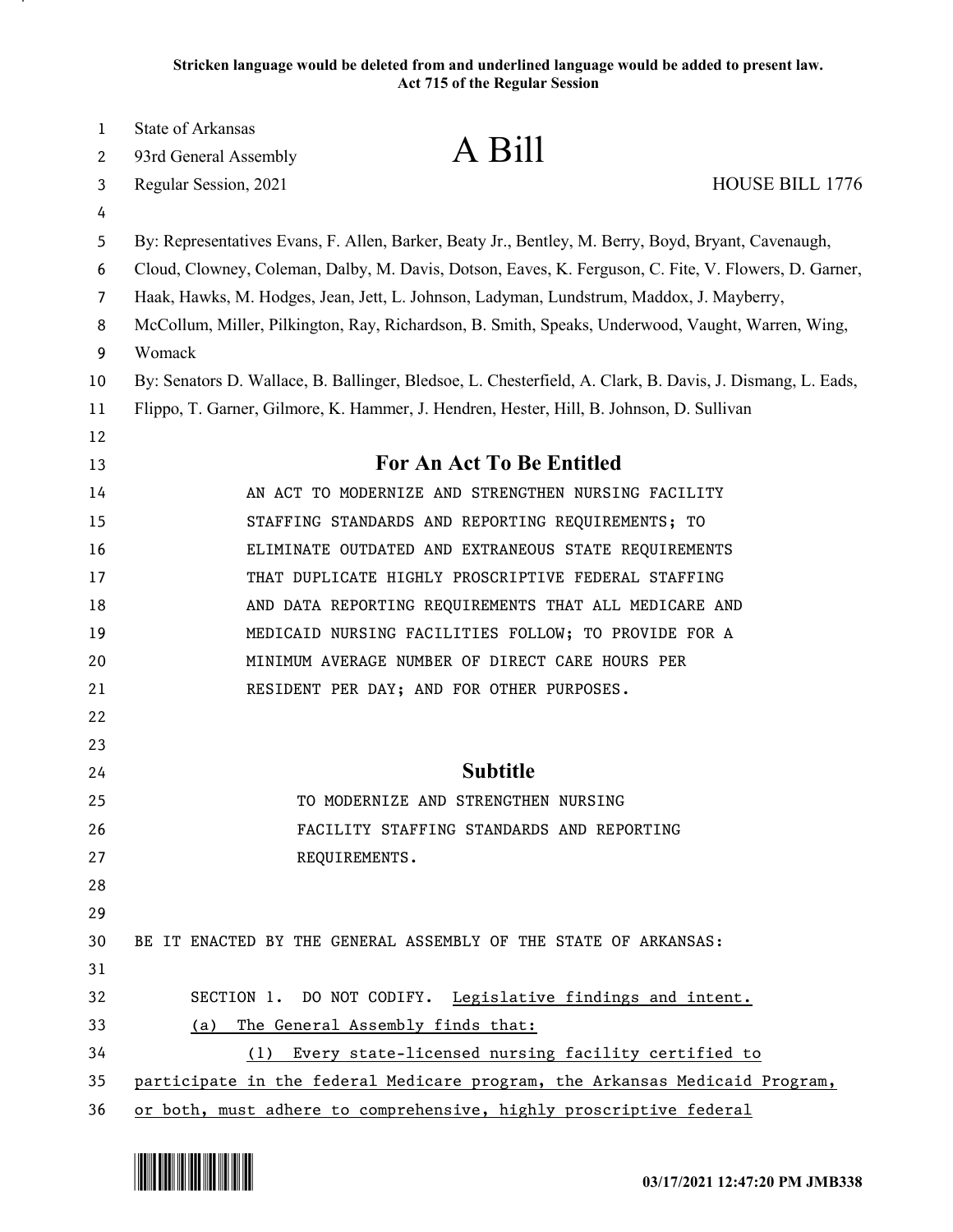| 1  | regulations, which are enforced by both the Centers for Medicare and Medicaid |
|----|-------------------------------------------------------------------------------|
| 2  | Services and the Department of Human Services in its role under federal law   |
| 3  | as the state survey agency;                                                   |
| 4  | Except for one (1) private pay facility that is subject to<br>(2)             |
| 5  | state-level regulation only, every licensed nursing facility in this state is |
| 6  | Medicare-certified, and all but two (2) are dually certified in the federal   |
| 7  | Medicare program and the Arkansas Medicaid Program;                           |
| 8  | Federal requirements include standards, safeguards, and<br>(3)                |
| 9  | detailed, transparent data reporting on direct care staffing, with modern     |
| 10 | definitions of direct care services and staffing;                             |
| 11 | Under federal law, Medicare and Medicaid nursing facilities<br>(4)            |
| 12 | are required to provide each resident with necessary direct care services     |
| 13 | based on individual assessments and individual, person-centered care plans,   |
| 14 | regardless of any requirements on facility staffing levels; and               |
| 15 | (5) Current Arkansas laws and Department of Human Services rules              |
| 16 | on nursing facility staffing practices and staff reporting, which were first  |
| 17 | adopted decades ago:                                                          |
| 18 | Are outdated and extraneous;<br>(A)                                           |
| 19 | Duplicate highly proscriptive federal regulations all<br>(B)                  |
| 20 | nursing facilities must meet to participate in the federal Medicare program   |
| 21 | or the Arkansas Medicaid Program;                                             |
| 22 | (C) Unnecessarily restrict the use of modern staffing                         |
| 23 | practices permitted under federal regulations; and                            |
| 24 | (D) Fail to recognize the full range of professions                           |
| 25 | available to care for the complex skilled needs of elderly nursing facility   |
| 26 | residents, including medication assistants, nurse practitioners, licensed     |
| 27 | therapists, physician assistants, and infection preventionists.               |
| 28 | (b) It is the intent of the General Assembly to:                              |
| 29 | Remove the outdated, extraneous, and duplicative state laws;<br>(1)           |
| 30 | Remove the unnecessarily restrictions regarding the use of<br>(2)             |
| 31 | modern staffing practices permitted under federal regulations; and            |
| 32 | Recognize the full range of professions available to care<br>(3)              |
| 33 | for the complex skilled needs of elderly nursing facility residents.          |
| 34 |                                                                               |
| 35 | Arkansas Code § 20-10-211 is repealed.<br>SECTION 2.                          |
| 36 | 20-10-211. Facilities - Regulation of staffing.                               |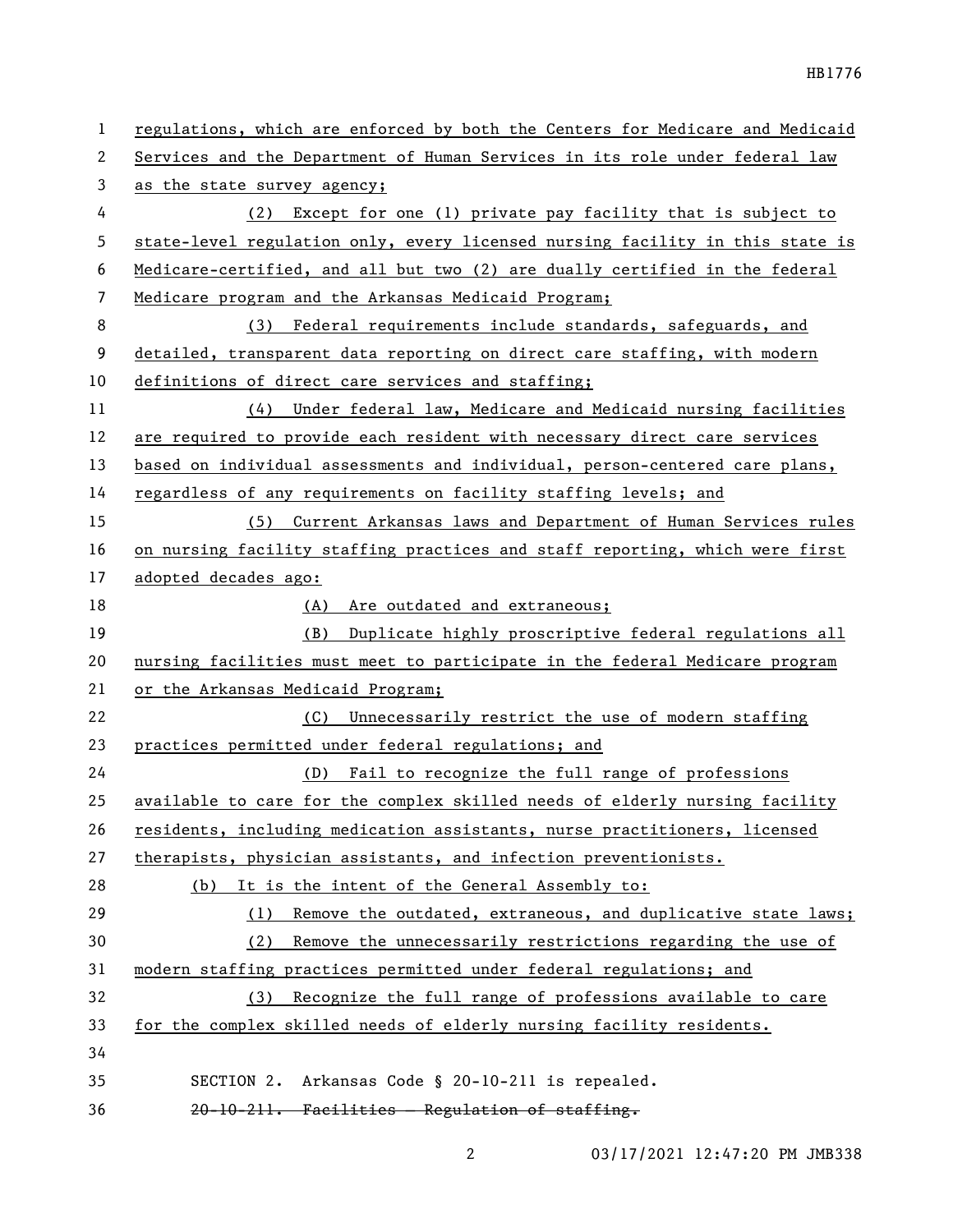(a) The agency responsible for licensure and certification of long- term care facilities shall promulgate appropriate rules prescribing minimum staffing requirements for all long-term care facilities in the state. The agency shall conform to the requirements of the Arkansas Administrative Procedure Act, § 25-15-201 et seq., and other appropriate state laws in promulgating and placing rules into effect. (b) Failure to comply with the rules promulgated by the appropriate agency pursuant to subsection (a) of this section shall be cause for revocation or suspension of the license or certification of any long-term 10 eare facility.  $(e)(1)$  This section shall apply only to licensed nursing homes. (2) This section shall not be applicable to any facility of the 13 Division of Developmental Disabilities Services or to any other facility 14 operated by the State of Arkansas or any agency of the state. SECTION 3. Arkansas Code §§ 20-10-1401 and 20-10-1402 are amended to read as follows: 20-10-1401. Definitions. As used in this subchapter:  $(1)$  "Day shift" means the period of 7:00 a.m. to 3:00 p.m.; (2)(A) "Direct-care staff" means any nurse aide or licensed 22 nurse who provides direct, hands-on care to nursing facility residents. (B) "Direct-care staff" shall not include: (i) Therapy personnel or personnel listed in § 20-  $25 \frac{10-1404}{100}$  (ii) Medication assistive persons as defined in §  $27 \frac{17-87-701+}{27}$  $(3)$  "Evening shift" means the period of  $3:00$  p.m. to  $11:00$  p.m.; (4) "Midnight census" means the number of patients occupying nursing home beds in a nursing facility at midnight of each day; (5) "Night shift" means the period of  $11:00$  p.m. to  $7:00$  a.m.; (6) "Nurse aide" means any person who meets the requirements 33 according to regulations adopted pursuant to G.F.R. §  $483.75(e)$ , as it existed on January 1, 2005; and  $(7)(A)$  "Nursing facility" means any building, structure, agency, institution, or other place for the reception, accommodation, board, care, or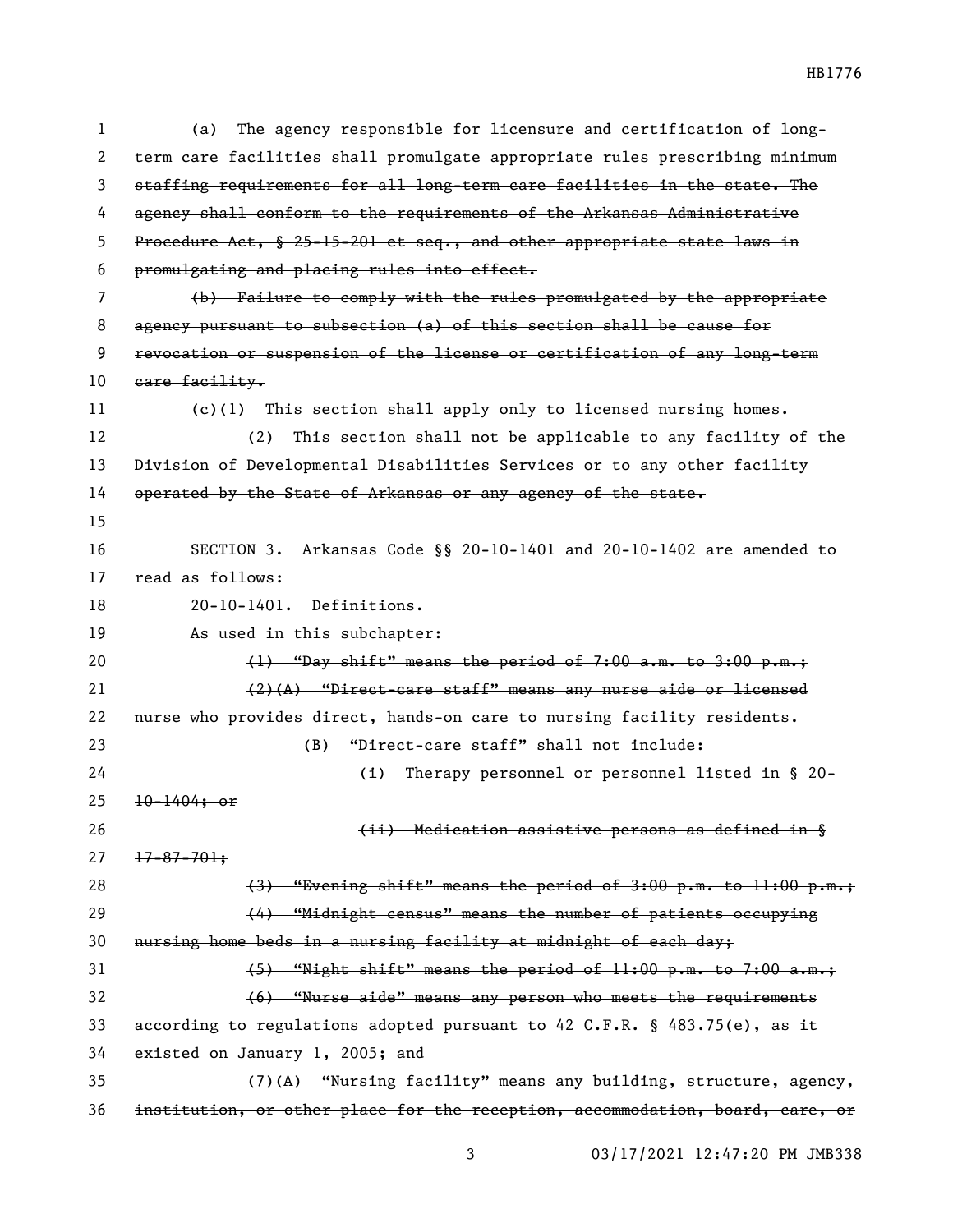| 1  | treatment of more than three (3) unrelated individuals who, because of        |
|----|-------------------------------------------------------------------------------|
| 2  | physical or mental infirmity, are unable to sufficiently or properly care for |
| 3  | themselves, and for which reception, accommodation, board, care, and          |
| 4  | treatment a charge is made.                                                   |
| 5  | (B) However, "nursing facility" shall not include:                            |
| 6  | (i) The offices of private physicians and surgeons;                           |
| 7  | (ii) Residential care facilities:                                             |
| 8  | (iii) Assisted living facilities;                                             |
| 9  | (iv) Intermediate care facilities for individuals                             |
| 10 | with developmental disabilities;                                              |
| 11 | $(v)$ Hospitals;                                                              |
| 12 | (vi) Institutions operated by the United States                               |
| 13 | Government or licensed by the Division of Developmental Disabilities Services |
| 14 | of the Department of Human Services; or                                       |
| 15 | (vii) Any facility that is conducted by and for                               |
| 16 | those who rely exclusively upon treatment by prayer alone for healing in      |
| 17 | accordance with the tenets or practices of any recognized religious           |
| 18 | denomination.                                                                 |
| 19 | (1) "Average Direct Care Hours Per Resident Day" means the total              |
| 20 | number of hours of direct care services provided by direct care staff in a    |
| 21 | month, divided by the number of calendar days in that month and the           |
| 22 | facility's average daily resident census for that month;                      |
| 23 | (2) "Certified nursing facility" means a nursing facility                     |
| 24 | licensed by the Department of Human Services that is certified to participate |
| 25 | in the federal Medicare program as a skilled nursing facility or in the       |
| 26 | Arkansas Medicaid Program as a nursing facility, or both;                     |
| 27 | (3)(A) "Direct care services" means:                                          |
| 28 | Nursing and nursing-related services;<br>(i)                                  |
| 29 | (ii) Clinical, diagnostic, therapeutic, and                                   |
| 30 | rehabilitative services;                                                      |
| 31 | (iii) Physical, occupational, respiratory, and                                |
| 32 | speech therapy services;                                                      |
| 33 | Delegated physician tasks;<br>(iv)                                            |
| 34 | Behavioral health services;<br>(v)                                            |
|    |                                                                               |
| 35 | Care management, care coordination, and care<br>(vi)                          |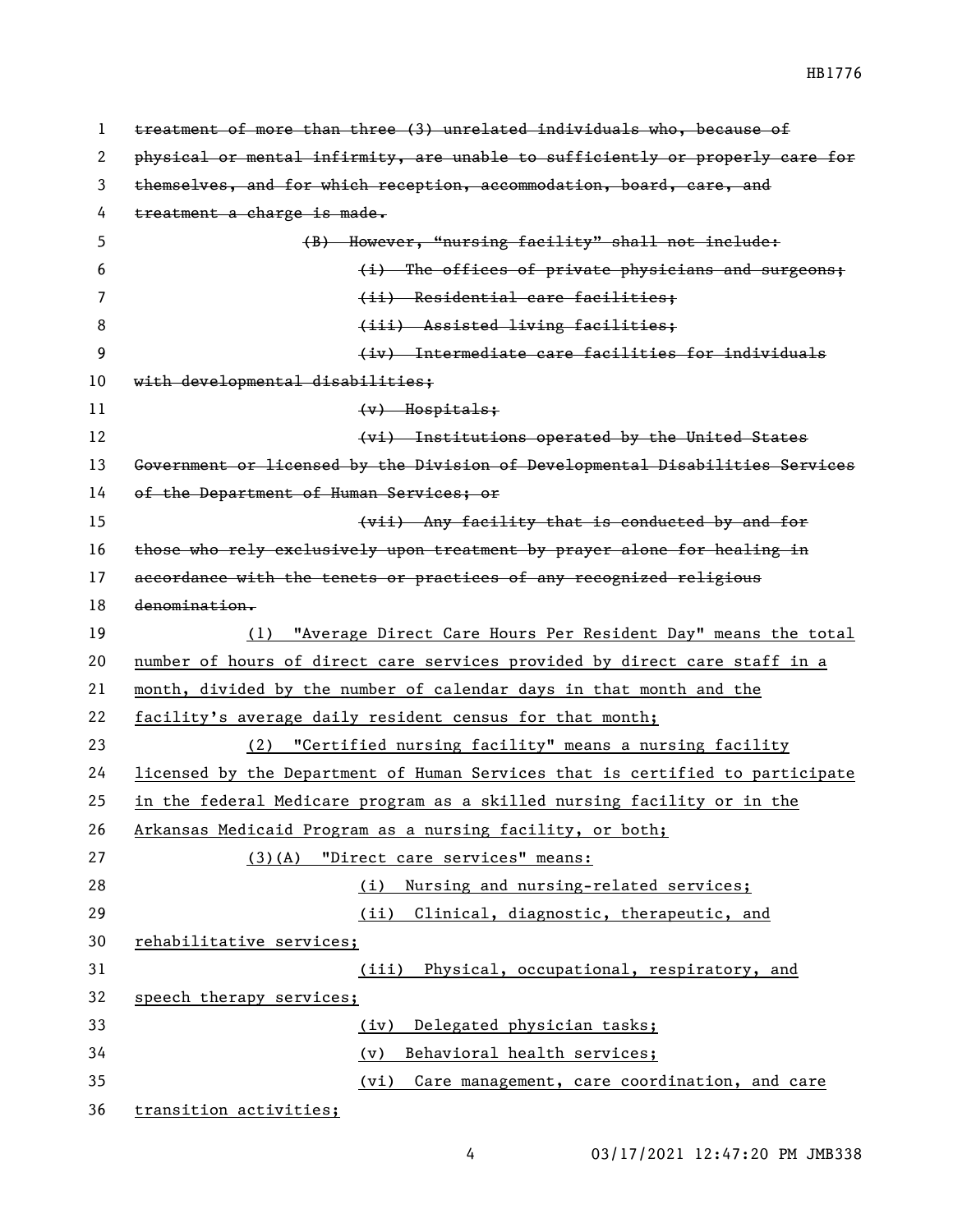| 1            | Medication administration;<br>(vii)                                           |
|--------------|-------------------------------------------------------------------------------|
| $\mathbf{2}$ | (viii) Assistance with activities of daily living;                            |
| 3            | Assessment, evaluation, planning, and<br>(ix)                                 |
| 4            | implementation of care plans;                                                 |
| 5            | Coordination and consultation with residents'<br>(x)                          |
| 6            | physicians and other healthcare providers; and                                |
| 7            | Other services and supports provided for<br>(xi)                              |
| 8            | nursing facility residents in response to individual resident needs.          |
| 9            | "Direct care services" does not include food<br>(B)                           |
| 10           | preparation, laundry, housekeeping, and other maintenance of a nursing        |
| 11           | facility's physical environment;                                              |
| 12           | (4) "Direct care staff" means a person who provides any direct                |
| 13           | care services to a nursing facility resident through interpersonal contact    |
| 14           | with residents or resident care management, including without limitation:     |
| 15           | (A) A licensed nurse;                                                         |
| 16           | (B)<br>A nurse aide;                                                          |
| 17           | A medication assistant;<br>(C)                                                |
| 18           | (D)<br>A physician;                                                           |
| 19           | (E)<br>A physician assistant;                                                 |
| 20           | A licensed physical or occupational therapist or<br>(F)                       |
| 21           | licensed therapy assistant;                                                   |
| 22           | A registered respiratory therapist;<br>(G)                                    |
| 23           | A licensed speech-language pathologist;<br>(H)                                |
| 24           | (1)<br>An infection preventionist; and                                        |
| 25           | Other licensed or certified healthcare professionals;<br>$(\underline{J})$    |
| 26           | (5) "Federal direct care data system" means the national online               |
| 27           | data reporting system operated by the Centers for Medicare and Medicaid       |
| 28           | Services and used by nursing facilities participating in the federal Medicare |
| 29           | program or the Arkansas Medicaid Program, or both, to electronically report   |
| 30           | detailed and standardized direct care and other staffing information;         |
| 31           | (6) "Licensed nurse" means any registered nurse, licensed                     |
| 32           | practical nurse, advanced practice registered nurse, or registered nurse      |
| 33           | practitioner;                                                                 |
| 34           | "Medicare and Medicaid requirements of participation" means<br>(7)            |
| 35           | the federal requirements established by the Centers for Medicare and Medicaid |
| 36           | Services under 42 U.S.C. 1320a-71, 42 U.S.C. 1395i-3, and 42 U.S.C. 1396r, as |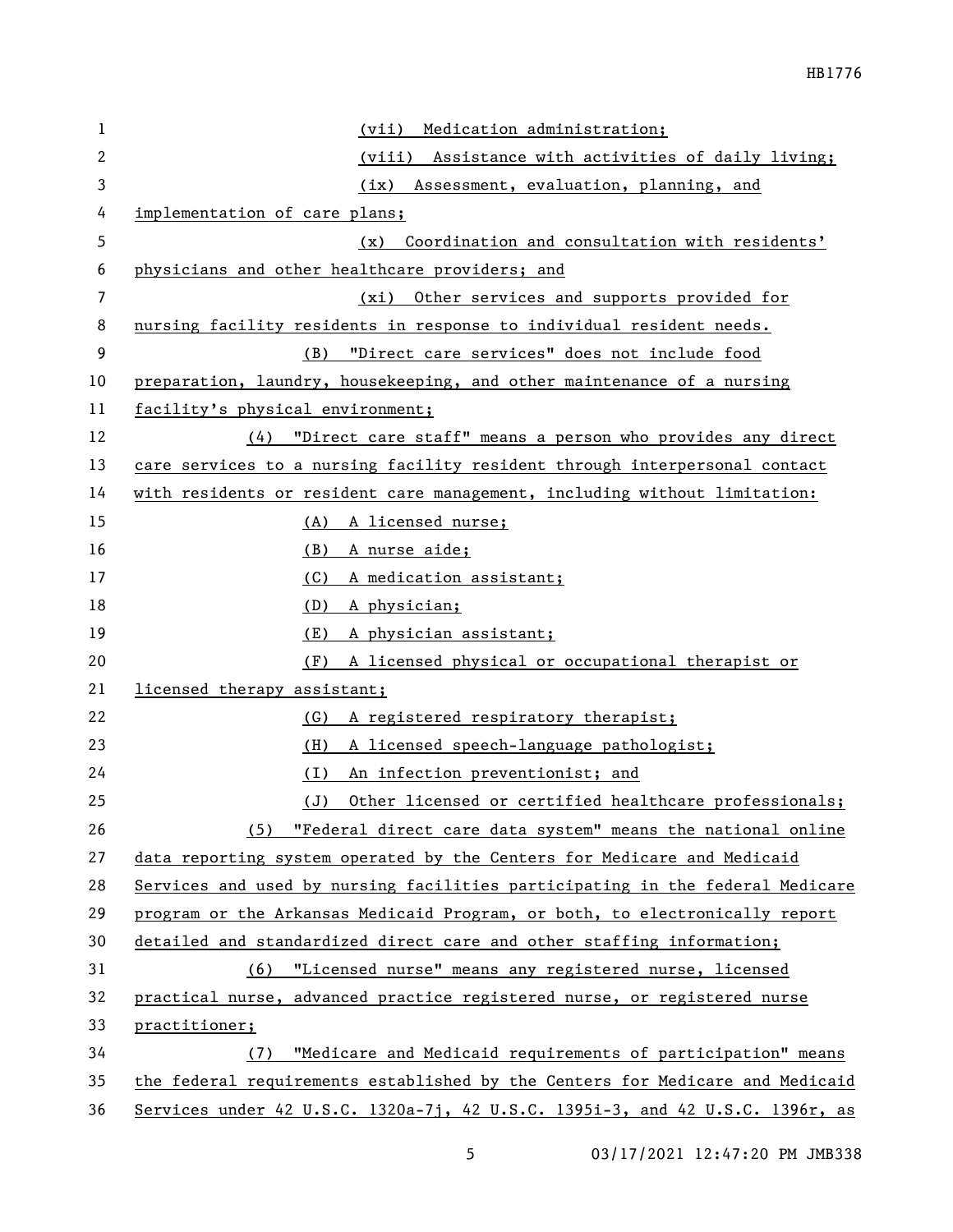| $\mathbf{1}$   | existing on January 1, 2021, that a licensed nursing facility is required to  |
|----------------|-------------------------------------------------------------------------------|
| 2              | follow to be certified as compliant with and participate in the federal       |
| 3              | Medicare program as a skilled nursing facility or the Arkansas Medicaid       |
| 4              | Program as a nursing facility, or both;                                       |
| 5              | (8) "Medication assistant" means any medication assistive person              |
| 6              | who is qualified and certified under $\S$ 17-87-704;                          |
| $\overline{7}$ | (9) "Nurse aide" means any certified nurse aide or nurse aide in              |
| 8              | training consistent with federal and state nurse aide proficiency, training,  |
| 9              | education, and use requirements;                                              |
| 10             | (10) "Nursing facility" means any entity licensed as a nursing                |
| 11             | facility by the department;                                                   |
| 12             | (11) "Nursing staff" means any licensed nurses, nurse aides, or               |
| 13             | medication assistants who are employed or contracted by a nursing facility;   |
| 14             | and                                                                           |
| 15             | (12) "Private pay-only nursing facility" means a nursing                      |
| 16             | facility licensed by the department that is not certified to participate in   |
| 17             | the federal Medicare program as a skilled nursing facility or in the Arkansas |
| 18             | Medicaid Program as a nursing facility.                                       |
|                |                                                                               |
| 19             |                                                                               |
| 20             | 20-10-1402. Staffing standards.                                               |
| 21             | (a) The Department of Human Services shall not issue or renew a               |
| 22             | license of a nursing facility unless that facility employs the direct-care    |
| 23             | staff needed to provide continuous twenty-four-hour nursing care and service  |
| 24             | to meet the needs of each resident of the nursing facility and the staffing   |
| 25             | standards required by all state rules and federal regulations.                |
| 26             | (b)(1) Except for nursing facilities that the Office of Long-Term Care        |
| 27             | designates or certifies as Eden Alternative nursing facilities or Green House |
| 28             | Project nursing facilities, the staffing standard required by this subchapter |
| 29             | shall be the minimum number of direct-care staff required by nursing          |
| 30             | facilities and shall be adjusted upward to meet the care needs of residents.  |
| 31             | (2)(A) The office shall promulgate staffing standards for                     |
| 32             | nursing facilities that the office designates or certifies as Eden            |
| 33             | Alternative nursing facilities or Green House Project nursing facilities.     |
| 34             | (B) The department may develop a reimbursement methodology                    |
| 35             | or amend the reimbursement methodology in existence as of July 31, 2007, to   |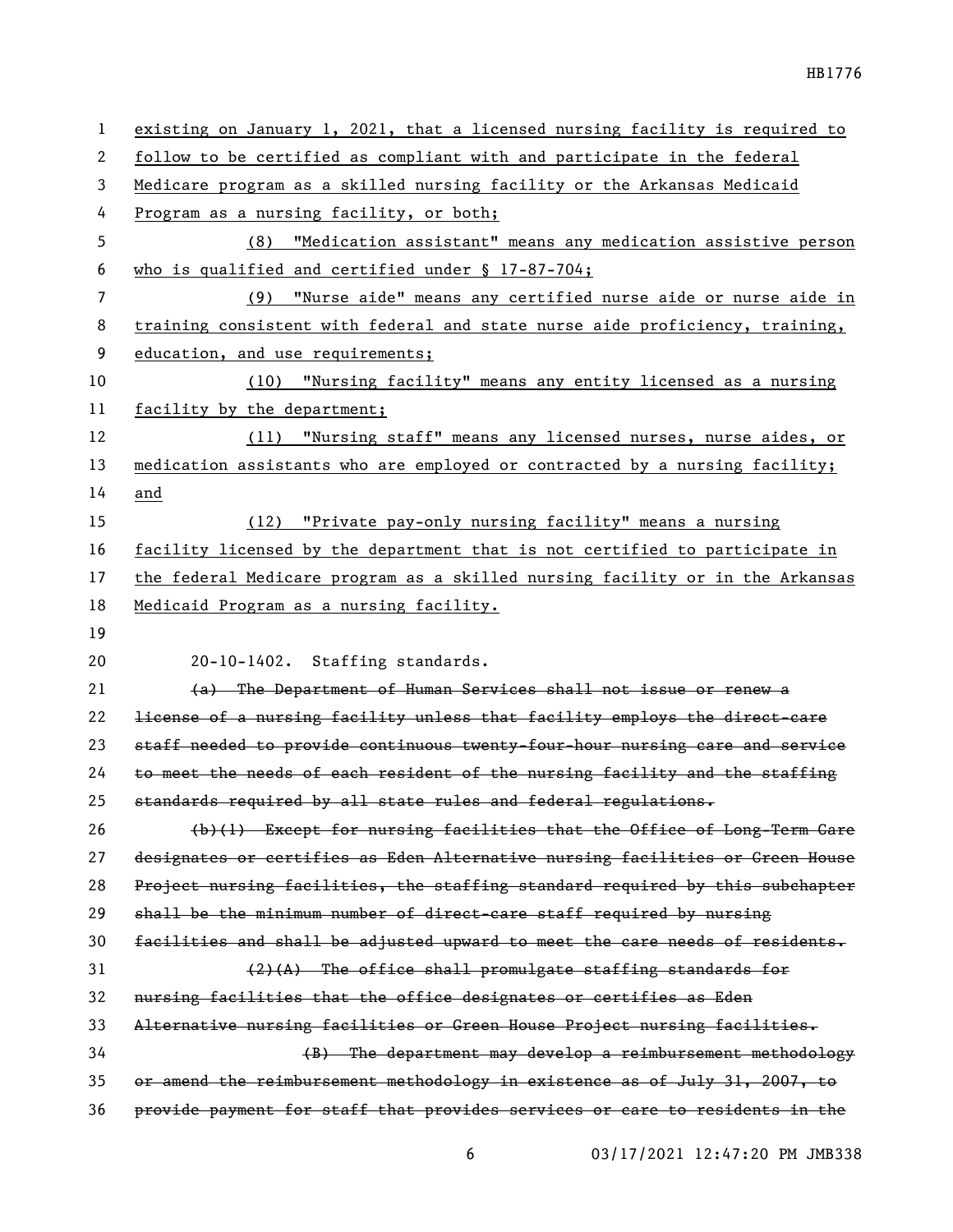| 1  | designated or certified Eden Alternative nursing facilities or Green House      |
|----|---------------------------------------------------------------------------------|
| 2  | Project nursing facilities.                                                     |
| 3  | (e) If a facility varies shift hours from the shift hours listed in §           |
| 4  | 20-10-1401, the facility shall meet the staffing requirements for the shift     |
| 5  | listed in § 20-10-1403.                                                         |
| 6  | (a) As a condition of licensure by the Department of Human Services, a          |
| 7  | nursing facility, except a private pay-only only nursing facility, shall:       |
| 8  | $(1)(A)$ Be certified to participate in the federal Medicare                    |
| 9  | program as a skilled nursing facility or in the Arkansas Medicaid Program as    |
| 10 | a nursing facility, or in both.                                                 |
| 11 | (B) A certified nursing facility is subject to the                              |
| 12 | Medicare and Medicaid requirements of participation, including without          |
| 13 | <u>limitation federal requirements related to nursing and other direct care</u> |
| 14 | staffing, directors of nursing, daily information posting, and staffing data    |
| 15 | reporting through the federal direct care data system; and                      |
| 16 | (2) Provide each month direct care services by direct care staff                |
| 17 | equivalent to at least three and thirty-six hundredths (3.36) Average Direct    |
| 18 | Care Hours Per Resident Day.                                                    |
| 19 | $(b)(1)$ On or before the fifteenth day of each month, a certified              |
| 20 | nursing facility shall report electronically to the department the certified    |
| 21 | nursing facility's actual Average Direct Care Hours Per Resident Day for the    |
| 22 | prior month.                                                                    |
| 23 | Hours used in determining actual Average Direct Care Hours<br>(2)               |
| 24 | Per Resident Day for each month shall be consistent with the certified          |
| 25 | nursing facility's final staffing data submission to the federal direct care    |
| 26 | data system for the applicable quarter and based on all direct care services    |
| 27 | labor categories and all direct care staff job codes.                           |
| 28 | (3) When necessary to correct monthly report data following                     |
| 29 | quarterly data validation and based on the final staffing data reported in      |
| 30 | the federal direct care data system for the applicable quarter, a certified     |
| 31 | nursing facility shall promptly file an amended monthly report with the         |
| 32 | <u>department.</u>                                                              |
| 33 | In the event of a public health emergency, natural disaster,<br>(4)             |
| 34 | other major emergency, or severe labor shortage, the department may             |
| 35 | temporarily waive the Average Direct Care Hours Per Resident Day requirements   |
| 36 | for any certified nursing facility or all certified nursing facilities in a     |

7 03/17/2021 12:47:20 PM JMB338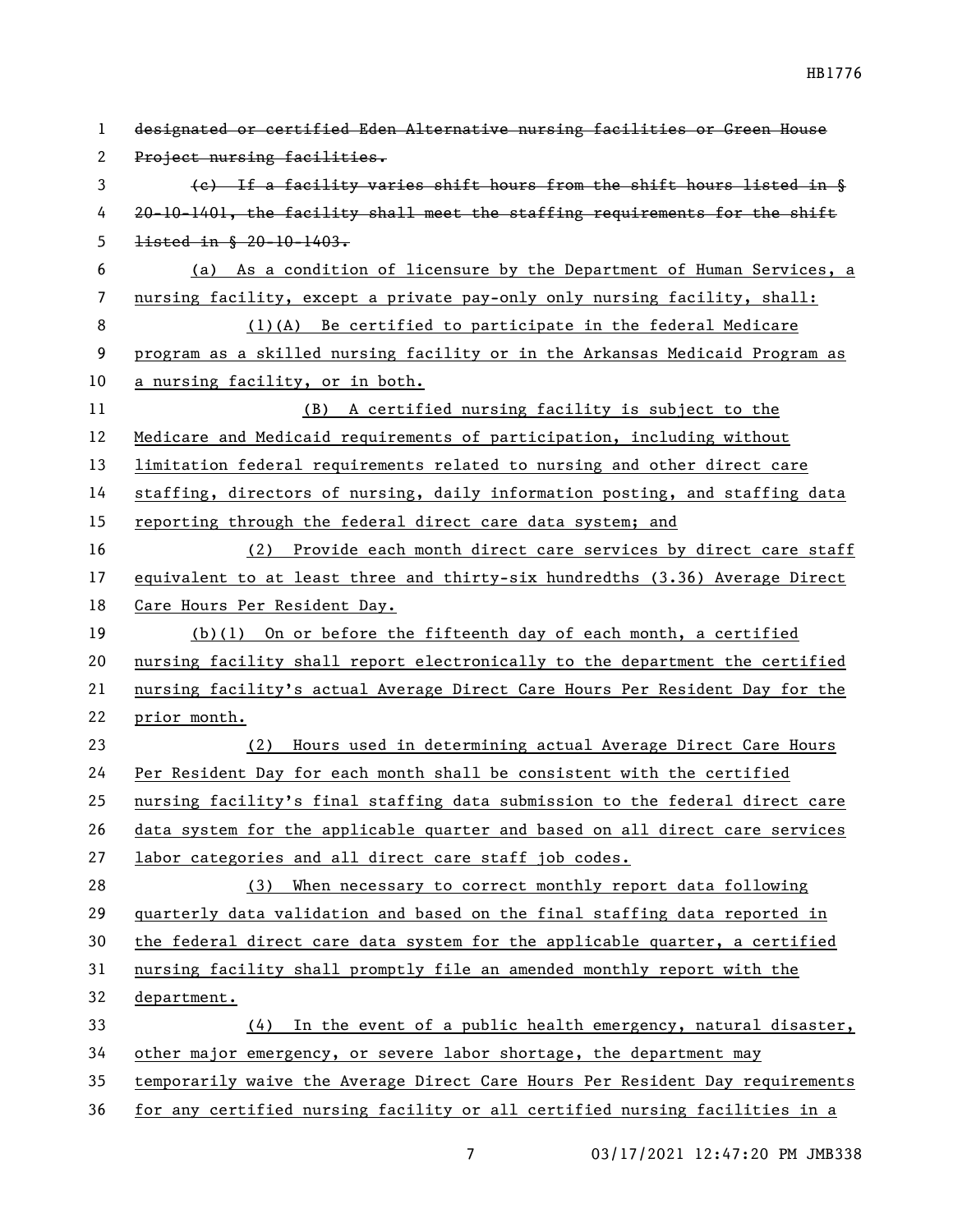| 1  | county or state.                                                              |
|----|-------------------------------------------------------------------------------|
| 2  | The department may audit these reports and request<br>(5)                     |
| 3  | documentation from the certified nursing facility to ensure compliance with   |
| 4  | the requirements of this section.                                             |
| 5  | (c) As a condition of licensure by the department, a private pay-only         |
| 6  | nursing facility shall comply with all state requirements applicable to a     |
| 7  | private pay-only nursing facility, including rules promulgated by the         |
| 8  | department, and shall cooperate with the department audits, inspections, and  |
| 9  | document requests.                                                            |
| 10 | The department shall promulgate rules as necessary to carry out<br>$(d)$ (1)  |
| 11 | the provisions of this section.                                               |
| 12 | If the department promulgates rules, the rules shall:<br>(2)                  |
| 13 | (A) Apply to conditions and processes of state licensure;                     |
| 14 | (B) As applicable to a certified nursing facility, not                        |
| 15 | exceed or duplicate Medicare and Medicaid requirements of participation,      |
| 16 | including staffing and data reporting requirements, except regarding Average  |
| 17 | Direct Care Hours Per Resident Day requirements;                              |
| 18 | Not require permission, waivers, or otherwise restrict<br>(C)                 |
| 19 | a nursing facility from engaging in staffing related practice permitted under |
| 20 | Medicare and Medicaid requirements of participation, including without        |
| 21 | limitation:                                                                   |
| 22 | The engagement of services of direct care staff<br>(i)                        |
| 23 | and other personnel on a full-time or part-time basis and through employment, |
| 24 | contracting, and staffing agencies, or any combination thereof;               |
| 25 | (ii) The use of fixed schedules, flex-time, rotating                          |
| 26 | shifts, split shifts, compressed work weeks, and other alternative staffing   |
| 27 | schedules; and                                                                |
| 28 | (iii) The use of a universal worker model to assign                           |
| 29 | nurse aides other tasks, such as food service, laundry, and housekeeping, in  |
| 30 | addition to direct care responsibilities with direct care and nondirect care  |
| 31 | hours appropriately differentiated; and                                       |
| 32 | (D) As applicable to a private pay-only nursing facility,                     |
| 33 | establish direct care services, staffing, and reporting requirements          |
| 34 | equivalent to those applicable to a certified nursing facility under this     |
| 35 | section or under Medicare and Medicaid requirements of participation.         |
| 36 | (e) This section does not require or advise any specific or minimum           |

8 03/17/2021 12:47:20 PM JMB338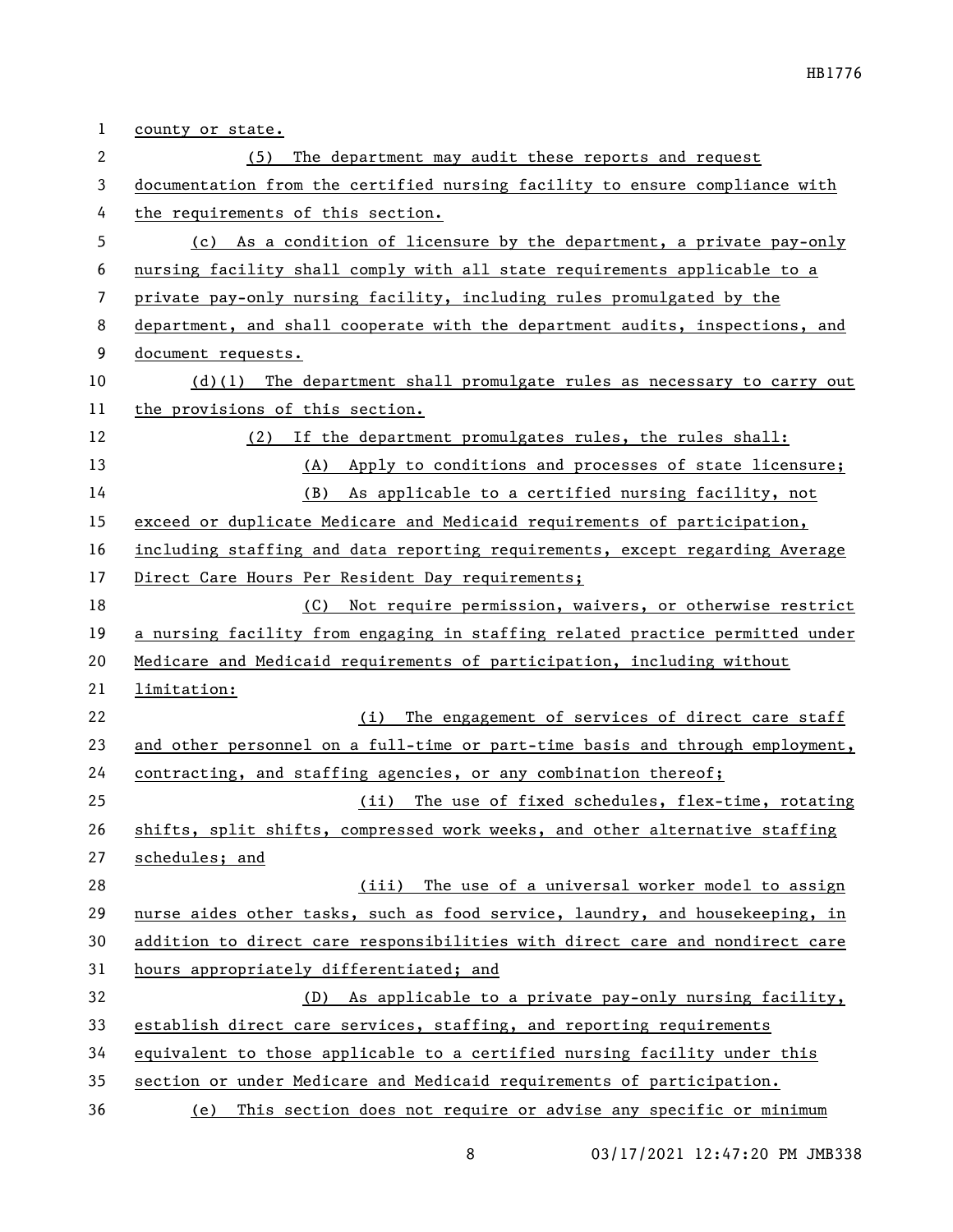| 1  | number of nursing staff hours, direct care staff hours, or hours of other     |
|----|-------------------------------------------------------------------------------|
| 2  | services for any nursing facility resident.                                   |
| 3  |                                                                               |
| 4  | SECTION 4. Arkansas Code §§ 20-10-1403 through 20-10-1409 are                 |
| 5  | repealed.                                                                     |
| 6  | 20-10-1403. Ratio of staff to residents.                                      |
| 7  | (a) Except for nursing facilities that the Office of Long-Term Care           |
| 8  | designates as Eden Alternative nursing facilities or Green House Project      |
| 9  | nursing facilities, all nursing facilities shall maintain the following       |
| 10 | minimum direct-care staffing-to-resident ratios:                              |
| 11 | $(1)$ One (1) direct-care staff to every six $(6)$ residents for the          |
| 12 | day shift. Of this direct-care staff, there shall be at least one (1)         |
| 13 | licensed nurse to every forty (40) residents;                                 |
| 14 | (2) One (1) direct-care staff to every nine (9) residents for                 |
| 15 | the evening shift. Of this direct-care staff, there shall be at least one (1) |
| 16 | licensed nurse to every forty (40) residents; and                             |
| 17 | (3) One (1) direct-care staff to every fourteen (14) residents                |
| 18 | for the night shift. Of this direct-care staff, there shall be at least one   |
| 19 | (1) licensed nurse to every eighty (80) residents.                            |
| 20 | (b)(1) Licensed direct-care staff shall not be excluded from the              |
| 21 | computation of the ratios of direct-care staff to residents while serving in  |
| 22 | a staffing capacity that requires less education and training than is         |
| 23 | commensurate with their professional licensure.                               |
| 24 | (2) Licensed direct-care staff who serve in a staffing capacity               |
| 25 | that requires less education and training than is commensurate with their     |
| 26 | professional licensure shall not be restricted from providing direct-care     |
| 27 | services within the scope of their professional licensure in order to be      |
| 28 | included in the computation of the ratios of direct-care staff to residents.  |
| 29 | (e) Nursing facilities shall provide in service training to their             |
| 30 | direct-care staffs pursuant to rules promulgated by the office.               |
| 31 | (d) Upon any expansion of resident census by the facility, the                |
| 32 | facility shall be exempt from any increase in staffing ratios for a period of |
| 33 | nine (9) consecutive shifts from the date of the expansion of resident        |
| 34 | census.                                                                       |
| 35 | $(e)(1)$ The computation of the direct-care minimum staffing ratios           |
| 36 | shall be carried to the hundredth place.                                      |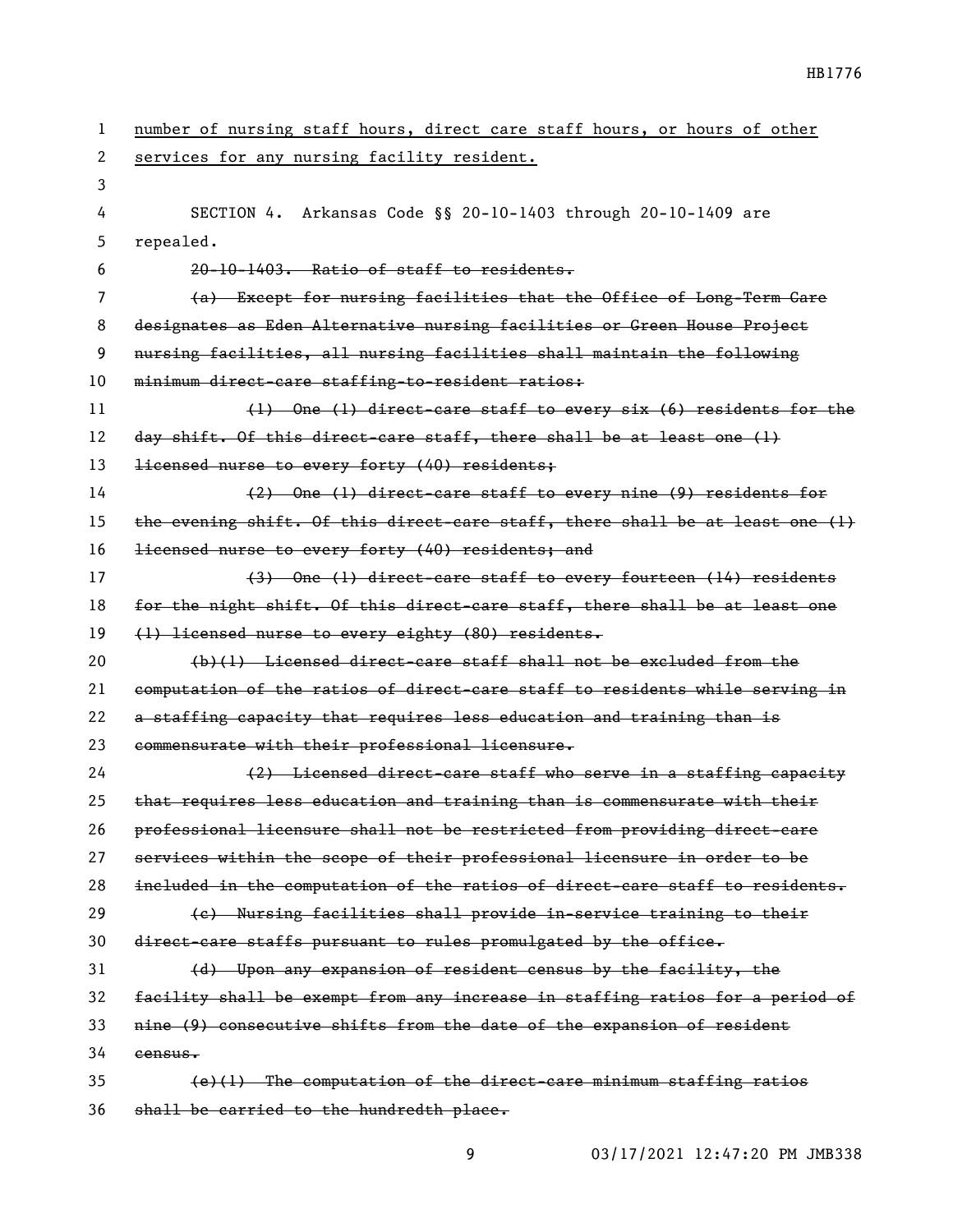HB1776

| 1  | (2) If the application of the ratios listed in subsection (a) of              |
|----|-------------------------------------------------------------------------------|
| 2  | this section results in other than a whole number of direct-care staff for a  |
| 3  | shift or shifts, the number of required direct-care staff shall be rounded to |
| 4  | the next higher whole number when the resulting ratio, carried to the         |
| 5  | hundredth place, is fifty-one hundredths (.51) or higher.                     |
| 6  | (3) In no event shall a facility have fewer than one (1)                      |
| 7  | licensed nurse per shift for direct-care staff.                               |
| 8  | (4) All computations shall be based on the midnight census for                |
| 9  | the day in which the shift or shifts begin.                                   |
| 10 | $(f)(1)$ Facilities may vary the starting hour and the ending hour for        |
| 11 | up to twenty-five percent (25%) of the minimum direct-care staff of the day   |
| 12 | shift or the evening shift, or both, to meet resident care needs.             |
| 13 | (2) Before varying the starting hour and the ending hour of                   |
| 14 | direct-care staff of the day shift or the evening shift, the facility shall   |
| 15 | inform the office in writing of:                                              |
| 16 | $(A)$ The resident care needs to be met by the change in                      |
| 17 | starting and ending times of the shift;                                       |
| 18 | (B) The number of direct-care staff to whom the changes                       |
|    |                                                                               |
| 19 | $w$ ill apply;                                                                |
| 20 | (G) The starting hour and ending hour of the shift for the                    |
| 21 | direct-care staff to whom the change will apply; and                          |
| 22 | (D) The length of time the variations will be used, if                        |
| 23 | <del>known.</del>                                                             |
| 24 | (3)(A) The facility shall receive written approval from the                   |
| 25 | office before the facility may vary the starting hour and ending hour of a    |
| 26 | shift for selected direct-care staff.                                         |
| 27 | (B) The office may deny approval upon determination that:                     |
| 28 | (i) The reason for the request to vary the starting                           |
| 29 | and ending time of a shift for selected direct-care staff does not meet       |
| 30 | resident care needs;                                                          |
| 31 | (ii) The facility was in a pattern of failure for                             |
| 32 | any month in the three (3) months immediately preceding the request; or       |
| 33 | (iii) The variation will result in a period of more                           |
| 34 | than two (2) hours in which there is less than the minimum required number of |
| 35 | direct-care staff under subsection (a) of this section.                       |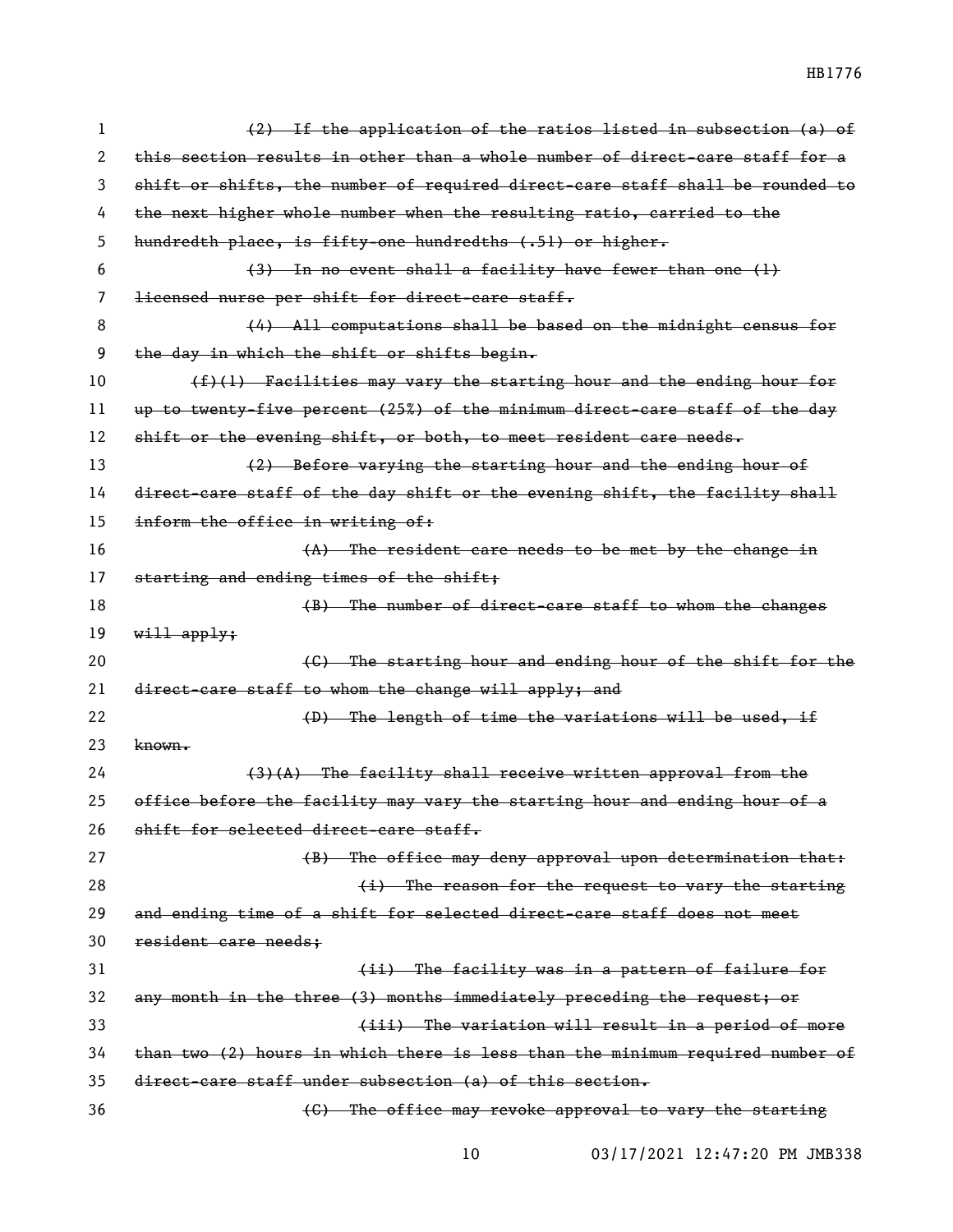| 1  | and ending time of a shift for selected direct-care staff if the office       |
|----|-------------------------------------------------------------------------------|
| 2  | determines that:                                                              |
| 3  | (i) The approval has resulted in resident care needs                          |
| 4  | $being$ unmet; or                                                             |
| 5  | (ii) The facility is in a pattern of failure.                                 |
| 6  | (4) If a facility varies the starting and ending times for                    |
| 7  | direct-care staff of the day shift or the evening shift, or both, the         |
| 8  | facility shall be deemed to have met minimum staffing requirements for that   |
| 9  | shift if the number of direct-care staff whose starting and ending times are  |
| 10 | varied and the number of direct-care staff whose starting and ending times    |
| 11 | are not varied together equal the number of direct-care staff required for    |
| 12 | the shift.                                                                    |
| 13 |                                                                               |
| 14 | 20-10-1404. Director of nurses.                                               |
| 15 | (a) In addition to the minimum direct-care staffing ratios in § 20-10-        |
| 16 | 1403, each nursing facility shall employ a registered nurse to serve as       |
| 17 | director of nurses.                                                           |
| 18 | $(b)(1)$ The director shall be a full-time employee and shall be              |
| 19 | employed for no less than forty (40) hours per week.                          |
| 20 | (2) An additional registered nurse shall be employed for a                    |
| 21 | minimum of sixteen (16) hours per week to ensure coverage seven (7) days a    |
| 22 | week.                                                                         |
| 23 |                                                                               |
| 24 | 20-10-1405. Services provided.                                                |
| 25 | (a) An employee designated as a member of the direct-care staff shall         |
| 26 | not be required to provide services such as food preparation, housekeeping,   |
| 27 | laundry, or maintenance services except as necessary to maintain a safe and   |
| 28 | sanitary environment.                                                         |
| 29 | (b) Persons employed to provide additional services such as food              |
| 30 | preparation, housekeeping, laundry, or maintenance services shall not be      |
| 31 | counted in determining the staffing ratios required by this subchapter unless |
| 32 | the persons are qualified to serve as and specifically scheduled in a direct- |
| 33 | eare capacity.                                                                |
| 34 | (c) A person employed to provide additional services shall count              |
| 35 | toward the direct-care staffing ratios only for the time in which the         |
| 36 | facility can document that the person provides direct-care services.          |

03/17/2021 12:47:20 PM JMB338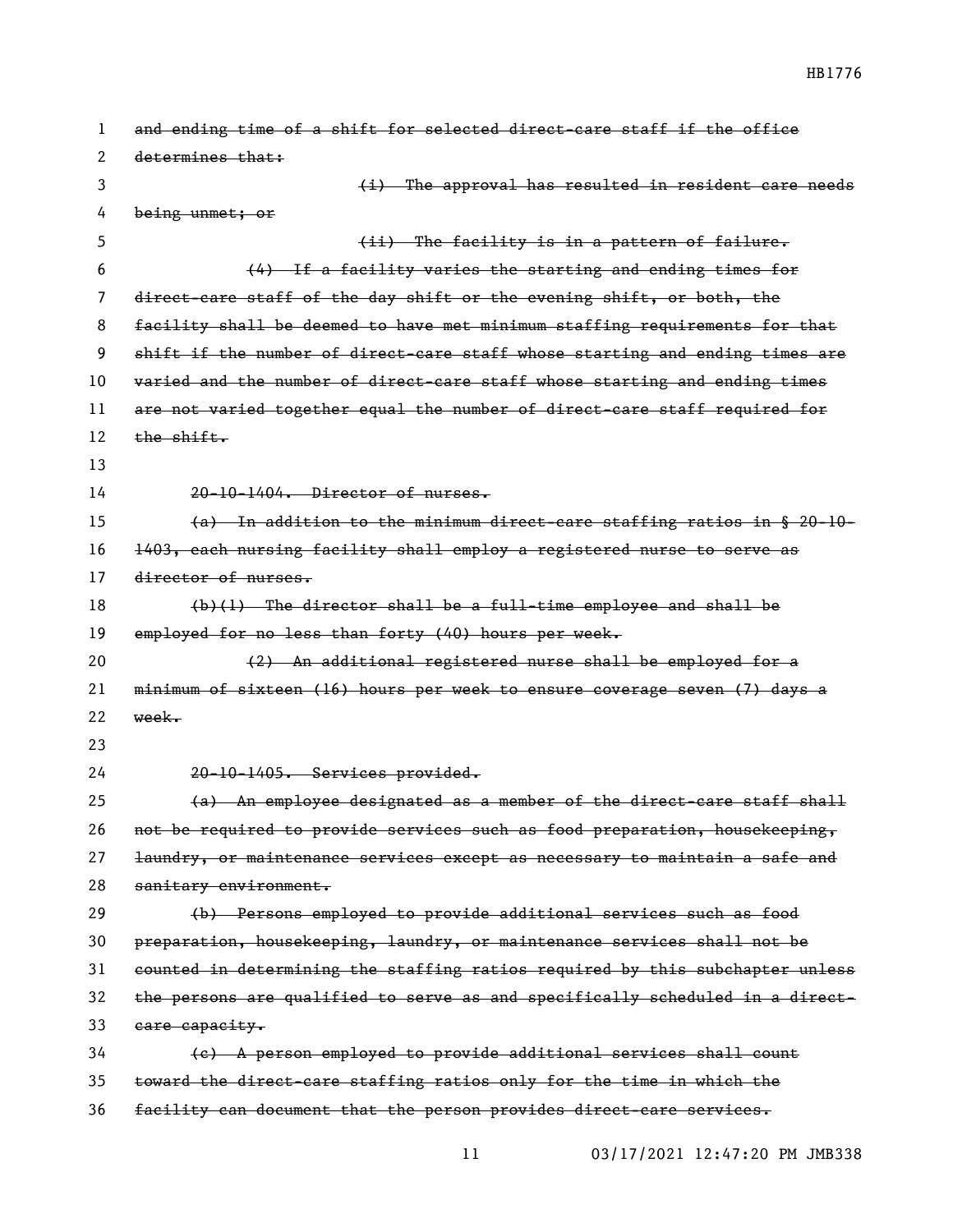| 1  |                                                                               |
|----|-------------------------------------------------------------------------------|
| 2  | 20-10-1406. Posting of personnel numbers.                                     |
| 3  | (a)(1) Each nursing facility shall post daily at the beginning of each        |
| 4  | shift in a prominent place within twenty feet (20') of the main entrance of   |
| 5  | the nursing facility and in a location that is readily accessible and visible |
| 6  | to residents and visitors the number of direct care staff on duty at each     |
| 7  | shift.                                                                        |
| 8  | $(2)$ The posting shall consist of a sign-in sheet signed by each             |
| 9  | staff member as the staff member reports to work, and the staff member shall  |
| 10 | indicate on the sheet the time of arrival and departure, all halls, wings, or |
| 11 | corridors on which the staff member worked or was assigned, and the total     |
| 12 | number of hours worked.                                                       |
| 13 | (3) The title of the posting shall be printed in a type no                    |
| 14 | smaller than 18-point type.                                                   |
| 15 | (4) Below the posting, the nursing facility shall post a diagram              |
| 16 | of the facility showing the location of each hall, wing, or corridor.         |
| 17 | (b) The current number of residents shall be posted and filed with the        |
| 18 | staffing report for the same time period.                                     |
| 19 | (e) These records shall be filed and saved by the nursing facility            |
| 20 | until the next survey or for eighteen (18) months, whichever is greater, and  |
| 21 | these records shall be available for review by any interested person upon a   |
| 22 | written request.                                                              |
| 23 |                                                                               |
| 24 | 20-10-1407. Report.                                                           |
| 25 | (a)(1) By the fifth day of each month, each nursing facility shall            |
| 26 | submit a written report of all shifts which failed to meet the minimum        |
| 27 | staffing requirements of this subchapter during the preceding month to the    |
| 28 | Office of Long-Term Care.                                                     |
| 29 | (2) Upon determination by the office that a pattern of failure                |
| 30 | to comply with the provisions of this subchapter has occurred, the nursing    |
| 31 | facility shall submit to the office on a monthly basis a report stating the   |
| 32 | ratios of direct-care staff to residents for each shift, in addition to the   |
| 33 | requirements set forth in subdivision (a)(1) of this section.                 |
| 34 | (3) Each nursing facility also shall submit copies of all daily               |
| 35 | staffing logs for the same months for any reports required under subdivision  |
| 36 | $(a)(1)$ or subsection (b) of this section.                                   |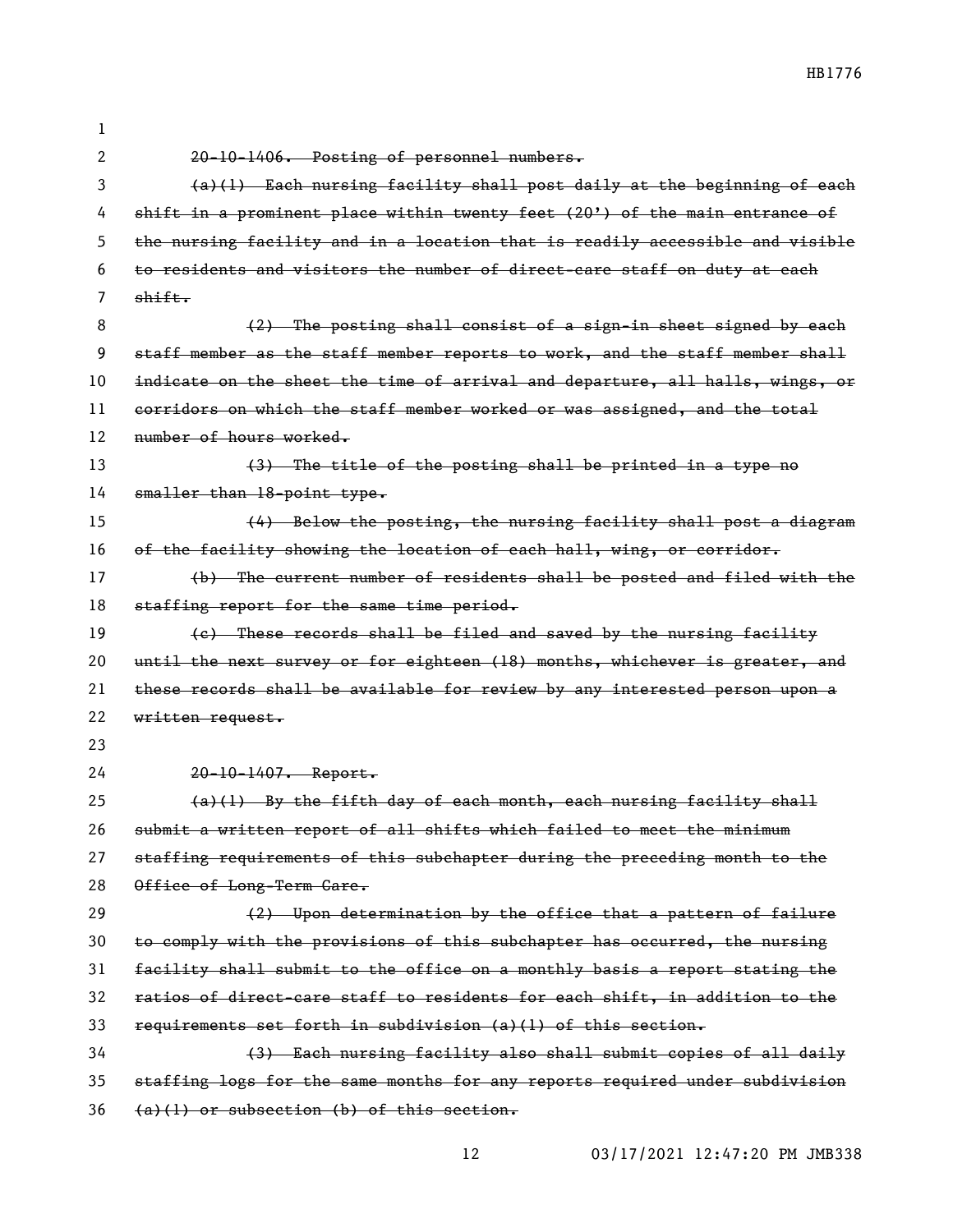(b) The failure of a direct-care staff member or members to sign the posted sign-in sheet in accordance with § 20-10-1406 shall not be considered a violation of the staff-resident ratios set forth in § 20-10-1403 if the facility has other documentation that the staff member or members provided direct-care services for the dates and times stated by the facility. (c) The failure to meet the requirement regarding the posting of current staff-resident ratios set forth in § 20-10-1406 or the failure to provide staffing reports, logs, or other documentation directly related to minimum staffing standards to the office or the Division of Medical Services of the Department of Human Services is a Class C violation in accordance with  $11 \quad$   $\frac{6}{20} - 10 - 205$ . 12 (d) "Pattern of failure" means that a facility did not meet the 13 minimum staffing requirements of this subchapter for more than twenty percent (20%) of the total number of shifts for any one (1) month.  $(e)(1)$  The division may perform staffing audits, including random staffing audits, of nursing facilities to determine and ensure compliance 17 with the requirements of this subchapter. 18 (2) Facilities shall provide staffing reports, logs, or other documentation upon request of the division. 20-10-1408. Penalties. 22 (a) Upon a determination of a pattern of failure of a facility by the Office of Long-Term Care, the following penalties shall be applied to the facility: (1) When the pattern of failure is more than twenty percent (20%) but less than twenty-five percent (25%) of the total number of shifts 27 for any one (1) month, the facility shall be assessed a fine of two thousand  $five hundred dollars (§2,500);$  (2) When the pattern of failure is twenty-five percent (25%) or higher but less than thirty percent (30%) of the total number of shifts for any one (1) month, the facility: (A) Shall be assessed a fine of five thousand dollars 33 (\$5,000); and (B)(i) Shall be prohibited from admitting new residents for a period of at least two (2) weeks beginning the next business day after notification by the office to the facility of the pattern of failure and

03/17/2021 12:47:20 PM JMB338

HB1776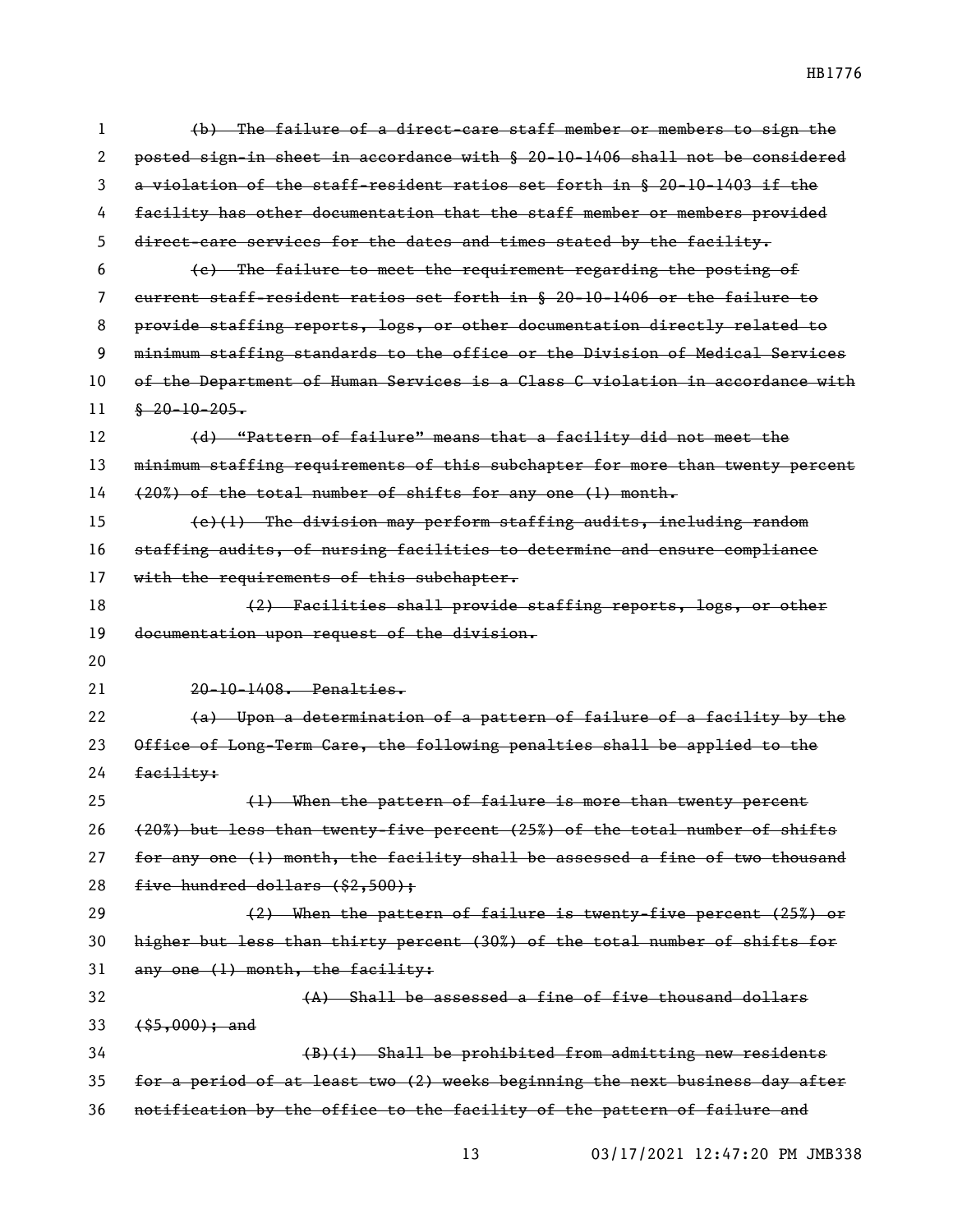| 1  | continuing until the next business day after the facility submits a report    |
|----|-------------------------------------------------------------------------------|
| 2  | establishing that the facility was not in a pattern of failure for the time   |
| 3  | during which the facility was prohibited from admitting new residents.        |
| 4  | (ii) If the office subsequently determines that the                           |
| 5  | facility did not meet the minimum staffing standards requirements as alleged  |
| 6  | in the report from the facility, the office shall prohibit the facility from  |
| 7  | admitting new residents for a period of at least two (2) weeks, and           |
| 8  | continuing until the next business day after the facility submits a new       |
| 9  | report establishing that the facility was not in a pattern of failure for the |
| 10 | time in which the facility was prohibited from admitting new residents;       |
| 11 | (3) When the pattern of failure is thirty percent (30%) or                    |
| 12 | higher of the total number of shifts for any one (1) month in a three-month   |
| 13 | reporting period, the facility:                                               |
| 14 | (A) Shall be assessed a fine of seven thousand five                           |
| 15 | hundred dollars $(87,500)$ ; and                                              |
| 16 | (B)(i) Shall be prohibited from admitting new residents                       |
| 17 | for a period of at least two (2) weeks beginning the next business day after  |
| 18 | notification by the office to the facility of the pattern of failure and      |
| 19 | continuing until the next business day after the facility submits a report    |
| 20 | establishing that the facility was not in a pattern of failure for the time   |
| 21 | during which the facility was prohibited from admitting new residents.        |
| 22 | (ii) If the office subsequently determines that the                           |
| 23 | facility did not meet the minimum staffing standards requirements as alleged  |
| 24 | in the report from the facility, the office shall prohibit the facility from  |
| 25 | admitting new residents for a period of at least two (2) weeks and continuing |
| 26 | until the next business day after the facility submits a new report           |
| 27 | establishing that the facility was not in a pattern of failure for the time   |
| 28 | in which the facility was prohibited from admitting new residents; and        |
| 29 | (4) If after five (5) days' notice from the office of the                     |
| 30 | imposition of a denial of new admissions, a facility admits new residents     |
| 31 | during a period in which the facility is prohibited from admitting new        |
| 32 | residents, the facility shall be assessed a fine of twenty-five thousand      |
| 33 | dollars (\$25,000) per new resident admitted.                                 |
| 34 | (b) The penalties stated in this subchapter are supplemental to any           |
| 35 | provisions in state or federal laws, rules, or regulations.                   |
| 36 | (e) Appeals from the imposition of any remedy imposed under this              |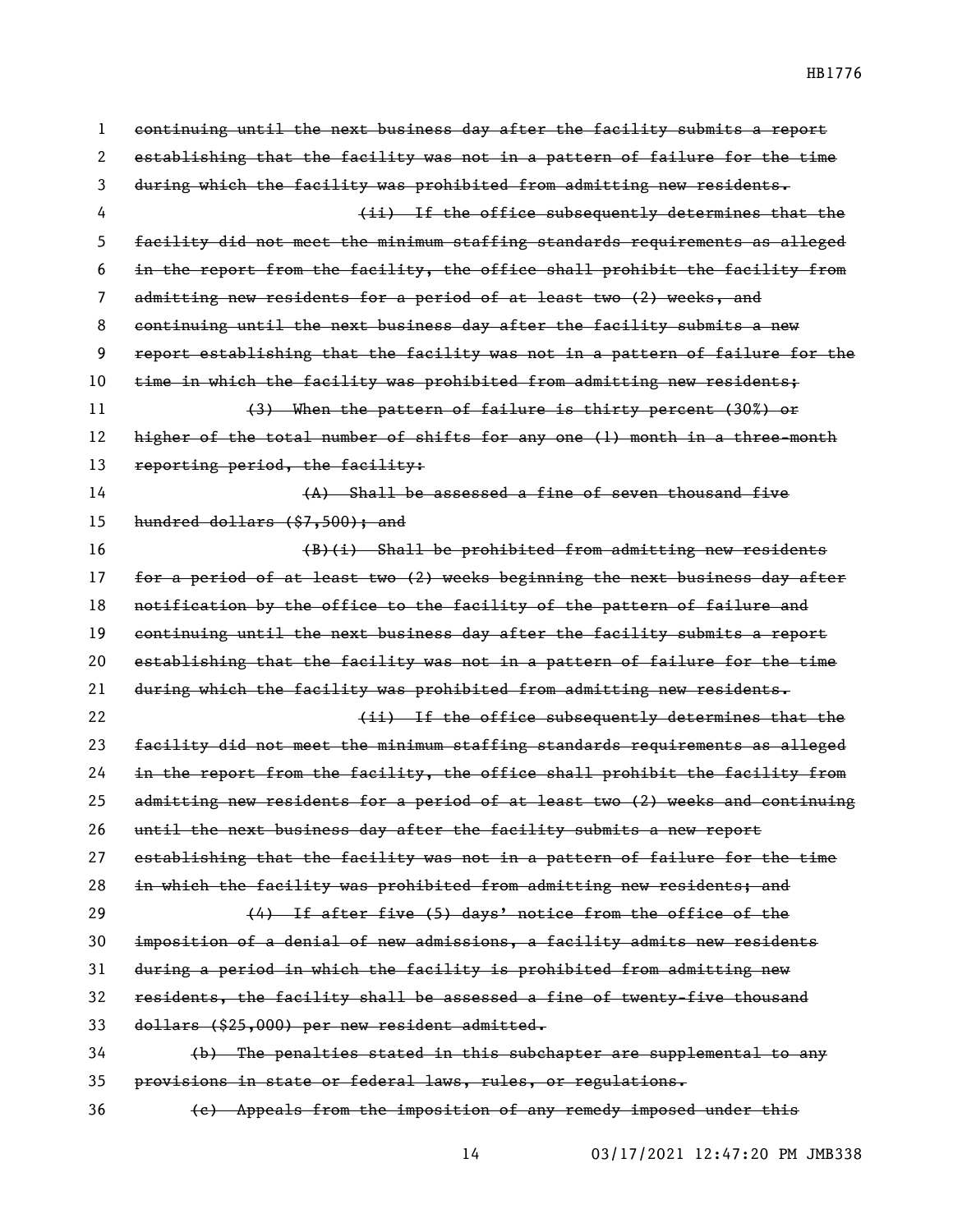| 1  | subchapter shall be made pursuant to § 20-10-208.                                 |
|----|-----------------------------------------------------------------------------------|
| 2  | $(d)$ (1) When residents are relocated from facilities due to natural             |
| 3  | disaster or as a result of state or federal action, the Department of Human       |
| 4  | Services may waive some or all of the provisions of §§ 20-10-1403 and 20-10-      |
| 5  | 1404 for facilities to which the residents are relocated.                         |
| 6  | $(2)$ Any waiver shall be limited to no more than three $(3)$ months              |
| 7  | from the date of transfer.                                                        |
| 8  |                                                                                   |
| 9  | 20-10-1409. Staffing standards - Definition.                                      |
| 10 | (a) The staffing standards as set forth in § 20-10-1403 are to be                 |
| 11 | construed as nursing facility staffing standards above the 1989 standards         |
| 12 | established by the Office of Long-Term Care.                                      |
| 13 | (b)(1) If the Secretary of the Department of Human Services determines            |
| 14 | that the reimbursement methodology or available funding is insufficient or        |
| 15 | unable to pay for the minimum staffing standards under § 20-10-1403, the          |
| 16 | office, by rule, may modify the requirements of § 20-10-1403 to ensure            |
| 17 | minimum staffing funds.                                                           |
| 18 | (2) If the Director of the Office of Long-Term Care determines                    |
| 19 | that the minimum staffing standards under $\S$ 20-10-1403 or $\S$ 20-10-1404 have |
| 20 | become insufficient at any time to ensure the health, safety, or welfare of       |
| 21 | nursing facility residents, by rule, the office may increase minimum staffing     |
| 22 | standards or otherwise promulgate rules to ensure the health, safety, or          |
| 23 | welfare of the nursing facility residents.                                        |
| 24 | $(e)$ (1)(A) If the Director of the Office of Long-Term Care determines           |
| 25 | that minimum staffing standards should be increased pursuant to subdivision       |
| 26 | (b)(2) of this section, the Director of the Office of Long-Term Care shall        |
| 27 | eertify the determination and any proposed regulatory increases to minimum        |
| 28 | staffing standards to the Director of the Division of Medical Services, who       |
| 29 | shall notify the Secretary of the Department of Human Services and the            |
| 30 | Legislative Council of the determination and whether sufficient appropriated      |
| 31 | funds exist to fund the costs to be incurred by the proposed changes to the       |
| 32 | minimum staffing standards.                                                       |
| 33 | (B) As used in this subsection, "costs" means direct-care                         |
| 34 | costs as defined in the Centers for Medicare & Medicaid Services Provider         |
| 35 | Reimbursement Manual as in effect January 12, 2001.                               |
| 36 | (2) In no event shall minimum staffing standards be increased                     |